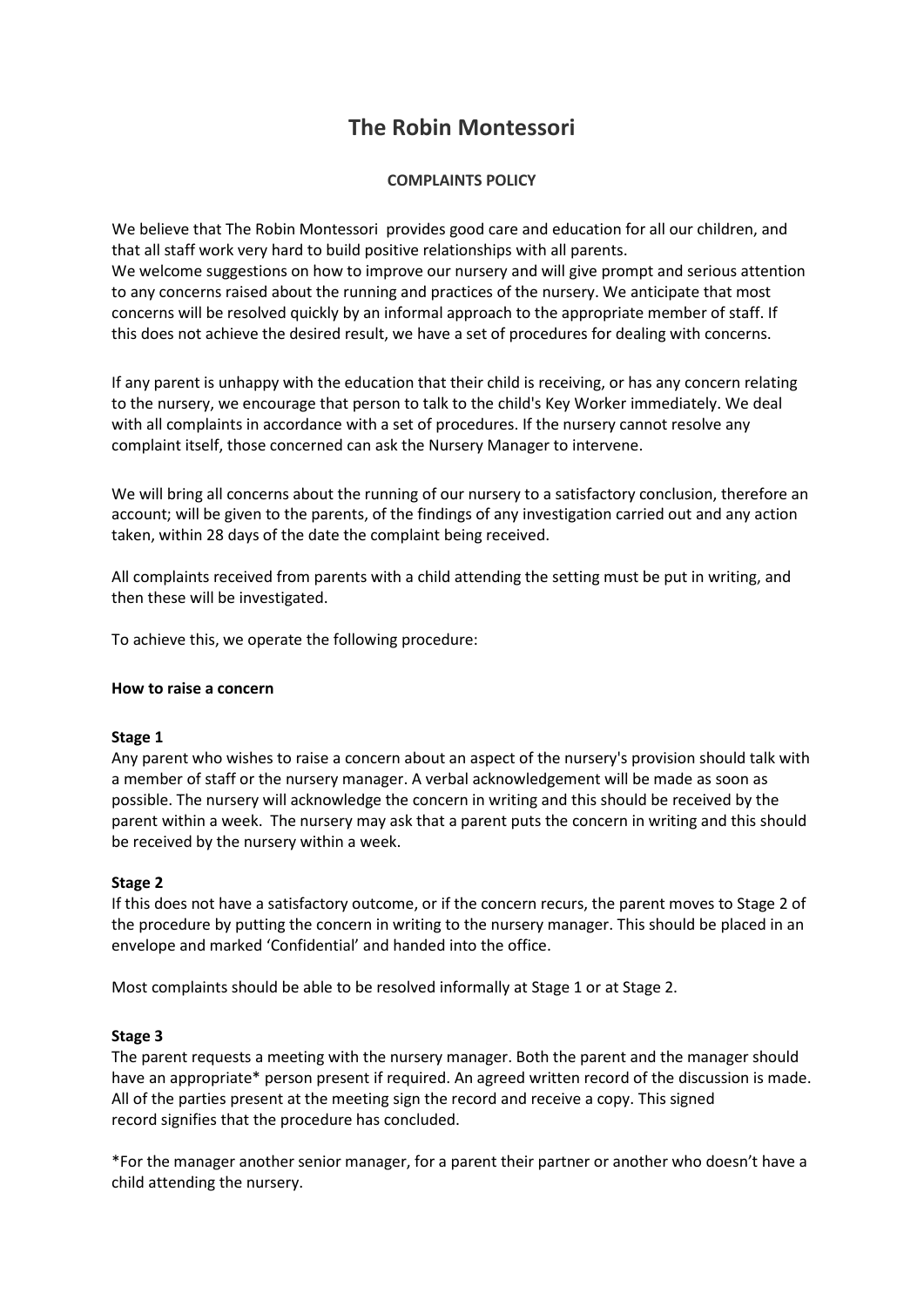#### **Stage 4**

If at the Stage 3 meeting the parent and nursery cannot reach agreement, an external mediator is invited to help to settle the complaint. This person should be acceptable to both parties, listen to both sides and offer advice. A mediator has no legal powers but can help to define the problem, review the action so far and suggest further ways in which it might be resolved.

Staff or volunteers within the Early Years and Childcare Service are appropriate persons to be invited to act as mediators. The mediator keeps all discussion confidential. S/he can hold separate meetings with the nursery personnel (nursery manager) and the parent, if this is decided to be helpful. The mediator keeps an agreed written record of any meetings that are held and of any advice s/he gives.

#### **Stage 5**

When the mediator has concluded her/his investigations, a final meeting between the parent, the nursery manager and the head of the nursery is held. The purpose of this meeting is to reach a decision on the action to be taken to deal with the concern. The mediator's advice is used to reach this conclusion. The mediator is present at the meeting if all parties think this will help a decision to be reached.

A record of this meeting, including the decision and the action to be taken, is made. Everyone presents at the meeting sign the record and receives a copy. This signed record signifies that the procedure has concluded.

#### **Records**

A record of concerns raised about our nursery and/or the children and/or the adults working in our nursery is kept, including the date, the circumstances of the concern and how the concern was managed.

## **Nature of complaint**

It is clearly of paramount importance that the nursery should run smoothly and that parents and staff work together in a spirit of cooperation in the child's best interests.

## **In situations concerning alleged abuse the Safeguarding Children Procedures take precedence over the following complaints procedure.**

Complaints from Employees: If an employee feels s/he has cause for a complaint toward another member of staff, or voluntary helper or parent then the complaint should be referred to the Nursery Manager.

Complaints from Parents or Voluntary Helpers: If a parent or voluntary helper feels s/he has a cause for a complaint towards another member of staff, or voluntary helper or parent then the complaint should be referred to the Nursery Manager.

All complaints will be recorded and dated in the COMPLAINTS FILE. If appropriate an ACCIDENT or INCIDENT REPORT will also be completed. After a complaint has been resolved the final outcome will be written in the COMPLAINTS FILE. Any recommendation for changes in procedure will be made and noted against the Complaints Policy.

It is clearly understood that parents have the right to phone Ofsted if they feel they have not received a satisfactory response to their complaint. Contact details are as follows